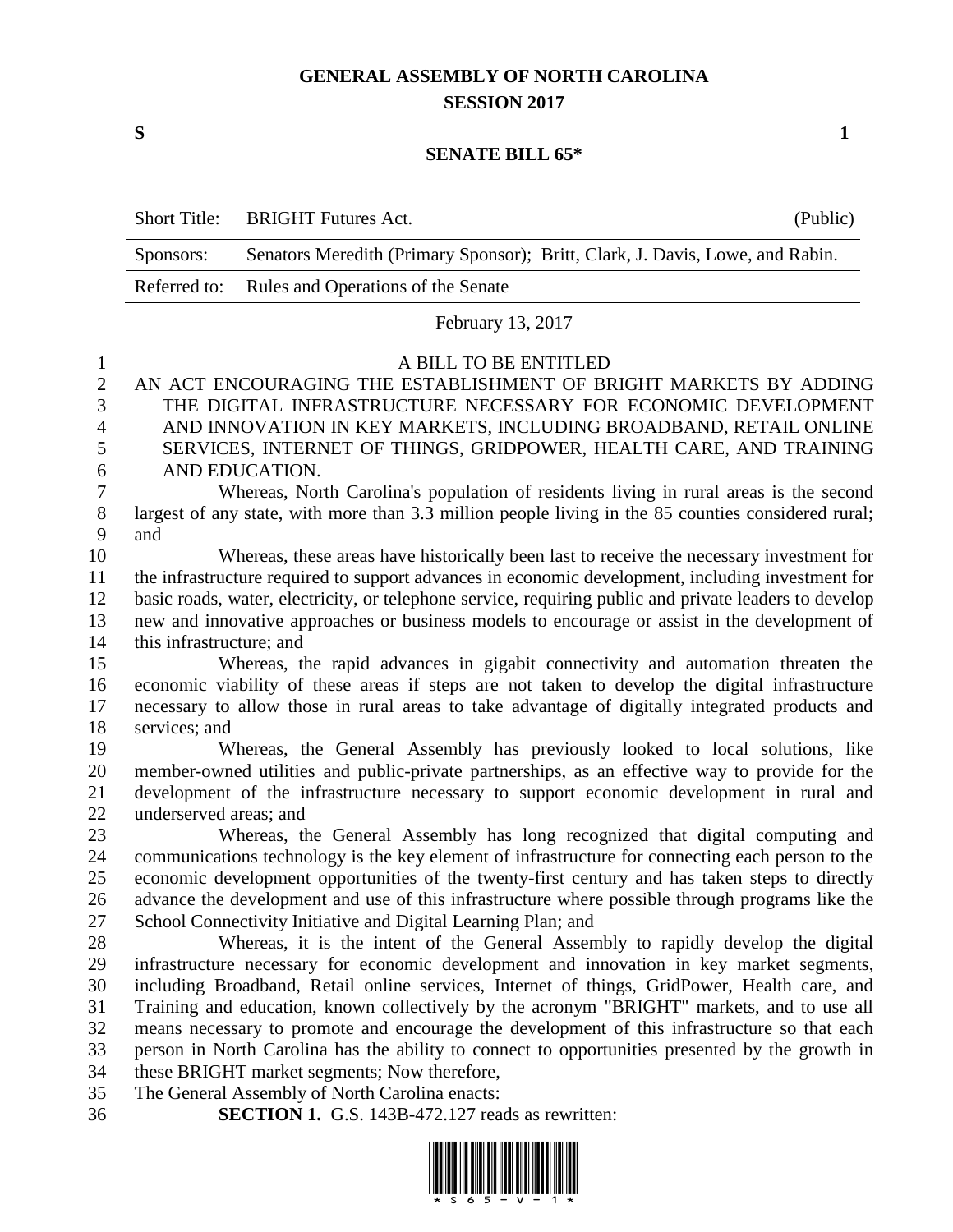|                |                   | <b>General Assembly Of North Carolina</b>                                                           | <b>Session 2017</b> |  |  |  |
|----------------|-------------------|-----------------------------------------------------------------------------------------------------|---------------------|--|--|--|
| 1              |                   | "§ 143B-472.127. Programs administered.                                                             |                     |  |  |  |
| $\mathbf{2}$   | (a)               | The Rural Economic Development Division shall be responsible for administering the                  |                     |  |  |  |
| 3              |                   | program whereby economic development grants or loans are awarded by the Rural Infrastructure        |                     |  |  |  |
| $\overline{4}$ |                   | Authority as provided in G.S. 143B-472.128 to local government units. The Rural Infrastructure      |                     |  |  |  |
| 5              |                   | Authority shall, in awarding economic development grants or loans under the provisions of this      |                     |  |  |  |
| 6              |                   | subsection, give priority to local government units of the counties that have one of the 80 highest |                     |  |  |  |
| $\overline{7}$ |                   | rankings under G.S. 143B-437.08 after the adjustment of that section. The funds available for       |                     |  |  |  |
|                |                   |                                                                                                     |                     |  |  |  |
| $8\,$          |                   | grants or loans under this program may be used as follows:                                          |                     |  |  |  |
| 9              | (1)               | To construct critical water and wastewater facilities or to provide other physical                  |                     |  |  |  |
| 10             |                   | infrastructure needs, including, but not limited to, natural gas, broadband, and                    |                     |  |  |  |
| 11             |                   | rail to sites where these facilities will generate private job-creating investment.                 |                     |  |  |  |
| 12             |                   | The grants under this subdivision shall not be subject to the provisions of                         |                     |  |  |  |
| 13             |                   | G.S. 143-355.4.                                                                                     |                     |  |  |  |
| 14             | (1a)              | To construct digital infrastructure needed to support broadband, computing, and                     |                     |  |  |  |
| 15             |                   | communications components where these facilities will generate private                              |                     |  |  |  |
| 16             |                   | job-creating investment. The grants under this subdivision shall not be subject                     |                     |  |  |  |
| 17             |                   | to the provisions of G.S. 143-355.4.                                                                |                     |  |  |  |
| 18             |                   |                                                                                                     |                     |  |  |  |
| 19             |                   | <b>SECTION 2.</b> G.S. 143-128.1 $C(a)$ reads as rewritten:                                         |                     |  |  |  |
| 20             |                   | "§ 143-128.1C. Public-private partnership construction contracts.                                   |                     |  |  |  |
| 21             | (a)               | Definitions for purposes of this section:                                                           |                     |  |  |  |
| 22             |                   |                                                                                                     |                     |  |  |  |
| 23             | (8)               | Public-private project. $-$ A capital improvement project undertaken for the                        |                     |  |  |  |
| 24             |                   | benefit of a governmental entity and a private developer pursuant to a                              |                     |  |  |  |
| 25             |                   | development contract that includes construction of a public facility or other                       |                     |  |  |  |
| 26             |                   | improvements, including paving, grading, utilities, physical infrastructure,                        |                     |  |  |  |
| 27             |                   | digital infrastructure to support broadband, computing, and communications                          |                     |  |  |  |
| 28             |                   | components, reconstruction, or repair, and may include both public and private                      |                     |  |  |  |
| 29             |                   | facilities.                                                                                         |                     |  |  |  |
| 30             | $^{\prime\prime}$ |                                                                                                     |                     |  |  |  |
| 31             |                   | <b>SECTION 3.</b> G.S. 143B-472.80 is amended by adding a new subdivision to read:                  |                     |  |  |  |
| 32             |                   | "§ 143B-472.80. North Carolina Board of Science, Technology, and Innovation; creation;              |                     |  |  |  |
| 33             |                   | powers and duties.                                                                                  |                     |  |  |  |
| 34             |                   | The North Carolina Board of Science, Technology, and Innovation of the Department of                |                     |  |  |  |
| 35             |                   | Commerce is created. The Board has the following powers and duties:                                 |                     |  |  |  |
| 36             |                   |                                                                                                     |                     |  |  |  |
| 37             | (5)               | <u>On or before May 1, 2017, and annually on January 1 thereafter, the Board shall</u>              |                     |  |  |  |
| 38             |                   | report to the Governor, the chairs of the House of Representatives                                  |                     |  |  |  |
| 39             |                   | Appropriations Committee on Agriculture and Natural and Economic                                    |                     |  |  |  |
| 40             |                   | Resources, the chairs of the Senate Appropriations Committee on Natural and                         |                     |  |  |  |
| 41             |                   | Economic Resources, the Fiscal Research Division, the Secretary of                                  |                     |  |  |  |
| 42             |                   | Commerce, and any North Carolina nonprofit corporation with which the                               |                     |  |  |  |
| 43             |                   | Department of Commerce contracts pursuant to G.S. 143B-431.01 on the                                |                     |  |  |  |
| 44             |                   | impact that technology and innovation in the BRIGHT Markets is having on                            |                     |  |  |  |
| 45             |                   | economic growth and development in this State, including recommendations                            |                     |  |  |  |
| 46             |                   | for increasing that impact. As used in this subdivision, the term "BRIGHT"                          |                     |  |  |  |
| 47             |                   | Markets" means the following market segments: broadband, retail online                              |                     |  |  |  |
| 48             |                   | services, the internet of things, the power grid, health care, and training and                     |                     |  |  |  |
| 49             |                   | education. The report shall include:                                                                |                     |  |  |  |
| 50             |                   | An evaluation of the impact of the North Carolina Providing Access to<br><u>a.</u>                  |                     |  |  |  |
| 51             |                   | Capital for Entrepreneurs and Small Businesses Act in S.L. 2016-103 on                              |                     |  |  |  |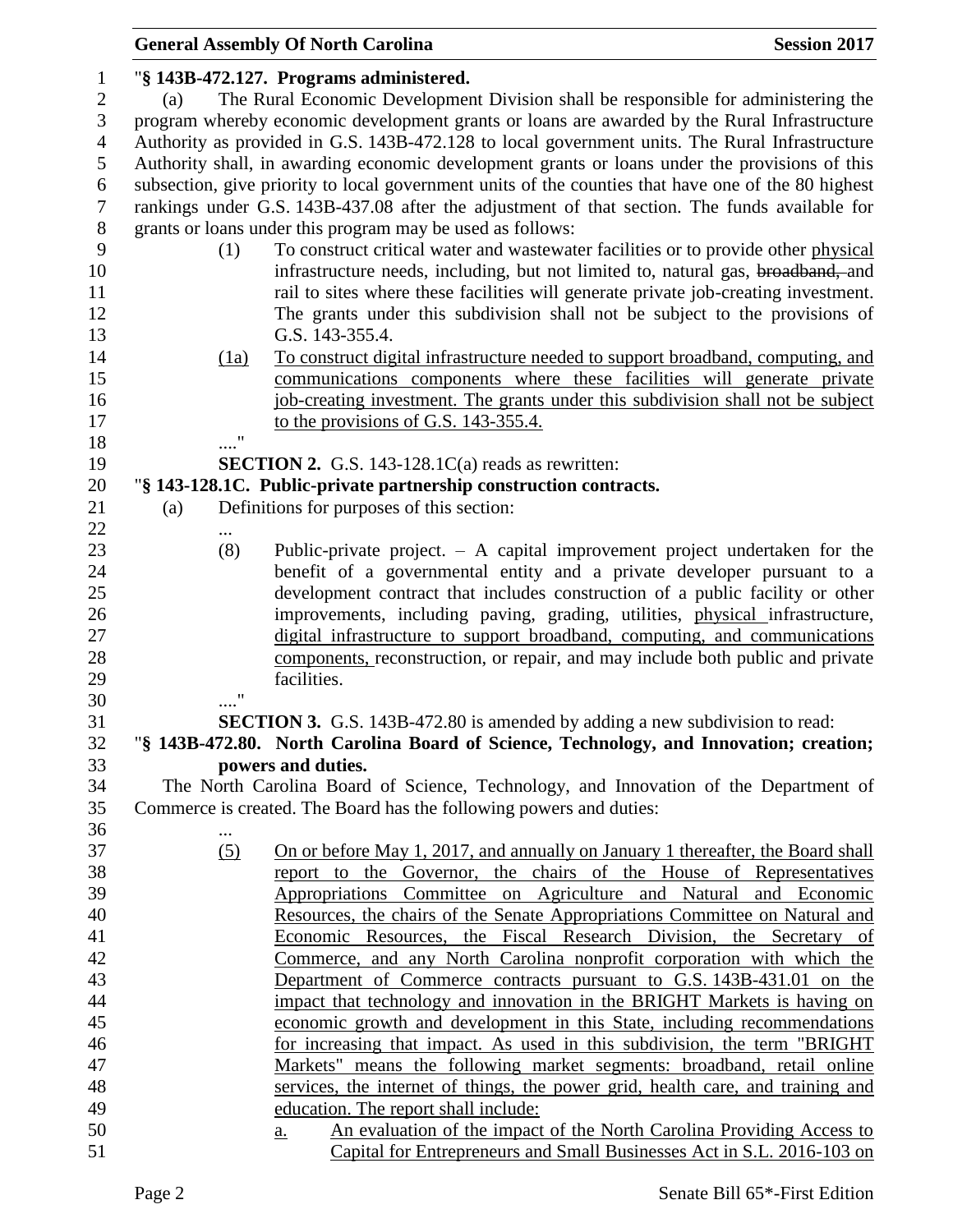|                   | <b>General Assembly Of North Carolina</b>                                                                                                                                                                                                                                                     | <b>Session 2017</b> |
|-------------------|-----------------------------------------------------------------------------------------------------------------------------------------------------------------------------------------------------------------------------------------------------------------------------------------------|---------------------|
|                   | investment in BRIGHT Market enterprises for the previous reporting<br>year and recommendations for increasing that impact.                                                                                                                                                                    |                     |
|                   | Recommendations for the establishment and funding of a BRIGHT<br><u>b.</u><br>Futures Innovation Fund, to be administered by the Office of Science,<br>Technology, and Innovation of the Department of Commerce, that<br>would be funded for at least five years to be used to provide annual |                     |
|                   | grants or loans to accelerate innovation by and investment in enterprises<br>in BRIGHT Market segments."                                                                                                                                                                                      |                     |
|                   | <b>SECTION 4.</b> G.S. 115D-5.1(f) reads as rewritten:                                                                                                                                                                                                                                        |                     |
|                   | "§ 115D-5.1. Workforce Development Programs.                                                                                                                                                                                                                                                  |                     |
|                   |                                                                                                                                                                                                                                                                                               |                     |
| (f)               | The State Board shall report on an annual basis to the Joint Legislative Education                                                                                                                                                                                                            |                     |
|                   | Oversight Committee on: on all of the following:                                                                                                                                                                                                                                              |                     |
| (1)               | The total amount of funds received by a company under the Customized                                                                                                                                                                                                                          |                     |
|                   | Training Program; Program.                                                                                                                                                                                                                                                                    |                     |
| (1a)              | The types of services sought by the company, whether for new, expanding, or                                                                                                                                                                                                                   |                     |
|                   | existing industry.                                                                                                                                                                                                                                                                            |                     |
| (2)               | The amount of funds per trainee received by that eompany; company.                                                                                                                                                                                                                            |                     |
| (3)               | The amount of funds received per trainee by the community college delivering                                                                                                                                                                                                                  |                     |
|                   | the training; training.                                                                                                                                                                                                                                                                       |                     |
| (4)               | The number of trainees trained by the company and community eollege;                                                                                                                                                                                                                          |                     |
|                   | andcollege.                                                                                                                                                                                                                                                                                   |                     |
| (5)               | The number of years that company has been funded.                                                                                                                                                                                                                                             |                     |
| $\underline{(6)}$ | An assessment of how the Customized Training Program has been used to                                                                                                                                                                                                                         |                     |
|                   | support companies in BRIGHT Market segments, including recommendations                                                                                                                                                                                                                        |                     |
|                   | on how these efforts can be expanded or aligned with nondegree certification                                                                                                                                                                                                                  |                     |
|                   | programs to increase employment in jobs shown in the NCWorks Online                                                                                                                                                                                                                           |                     |
|                   | system that require those nondegree certifications. As used in this subdivision,                                                                                                                                                                                                              |                     |
|                   | the term "BRIGHT Market" means the following market segments: broadband,                                                                                                                                                                                                                      |                     |
|                   | retail online services, the internet of things, the power grid, health care, and<br>training and education."                                                                                                                                                                                  |                     |
|                   | <b>SECTION 5.</b> G.S. 143B-438.14 is amended by adding a new subsection to read:                                                                                                                                                                                                             |                     |
|                   | "§ 143B-438.14. "No Adult Left Behind" Initiative.                                                                                                                                                                                                                                            |                     |
|                   |                                                                                                                                                                                                                                                                                               |                     |
| (e)               | On or before May 1, 2017, and annually on January 1 thereafter, the NCWorks                                                                                                                                                                                                                   |                     |
|                   | Commission shall submit to the Governor and to the chairs of the House of Representatives                                                                                                                                                                                                     |                     |
|                   | Appropriations Committee on Agriculture and Natural and Economic Resources, the chairs of the                                                                                                                                                                                                 |                     |
|                   | Senate Appropriations Committee on Natural and Economic Resources, and the Fiscal Research                                                                                                                                                                                                    |                     |
|                   | Division the following regarding BRIGHT Market segments, which phrase means broadband,                                                                                                                                                                                                        |                     |
|                   | retail online services, the internet of things, the power grid, health care, and training and                                                                                                                                                                                                 |                     |
| education:        |                                                                                                                                                                                                                                                                                               |                     |
| (1)               | An assessment of current adult educational programs to expand economic                                                                                                                                                                                                                        |                     |
|                   | opportunities for adult workers in BRIGHT Market segments.                                                                                                                                                                                                                                    |                     |
| (2)               | An evaluation of nondegree certifications, as reflected in the NCWorks Online                                                                                                                                                                                                                 |                     |
|                   | system, that are being offered, including recommendations for how certification                                                                                                                                                                                                               |                     |
|                   | programs can be expanded, accelerated, and made more readily accessible.                                                                                                                                                                                                                      |                     |
| $\left(3\right)$  | An evaluation of how data in the NCWorks Online system is made available for                                                                                                                                                                                                                  |                     |
|                   | use in conjunction with other workforce and education data in systems operated                                                                                                                                                                                                                |                     |
|                   | by other State agencies, including the Department of Information Technology.                                                                                                                                                                                                                  |                     |
|                   | The evaluation shall include recommendations for how information can be                                                                                                                                                                                                                       |                     |
|                   | more readily shared with public and private enterprises through application                                                                                                                                                                                                                   |                     |
|                   |                                                                                                                                                                                                                                                                                               |                     |